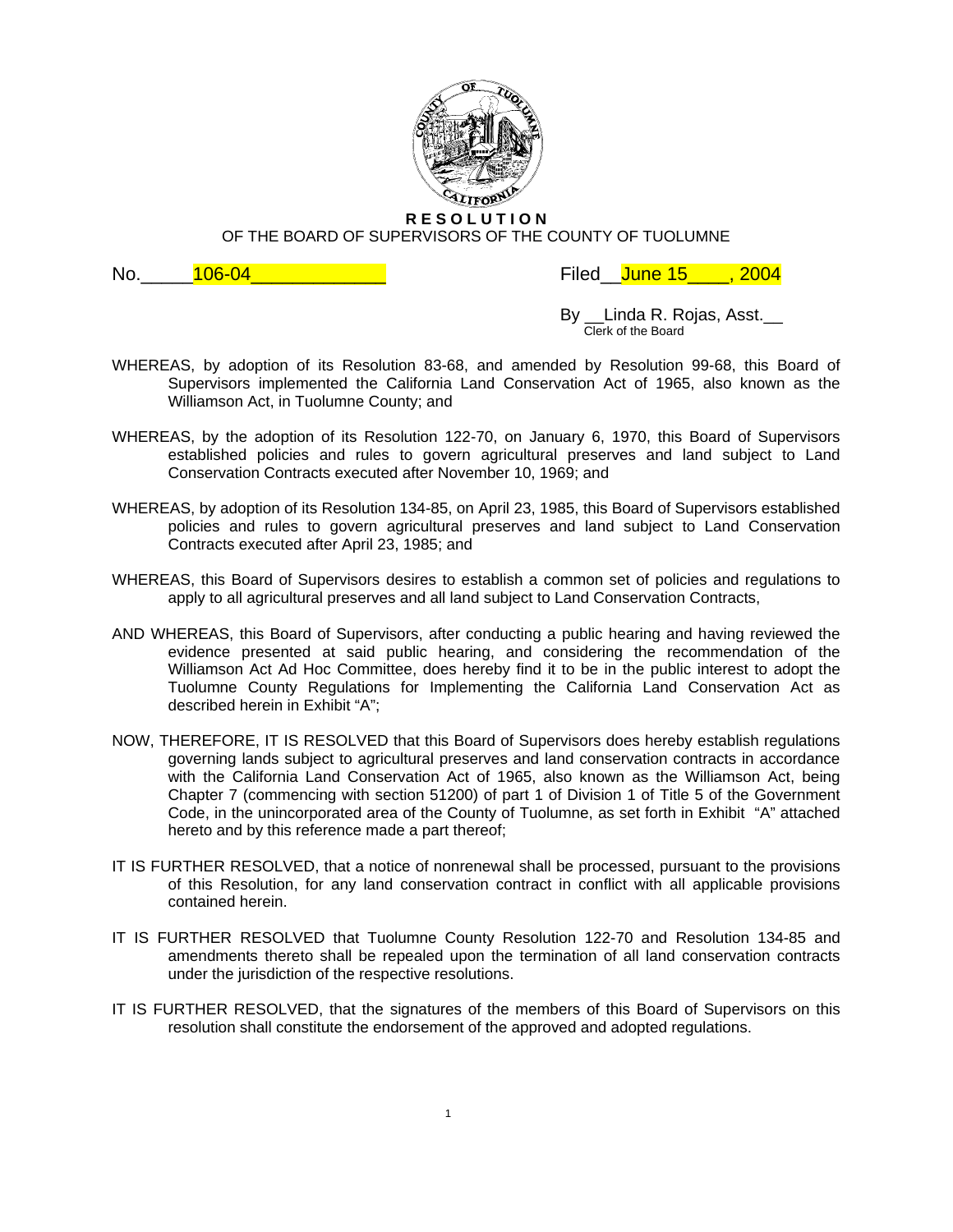## ADOPTED BY THE BOARD OF SUPERVISORS OF THE COUNTY OF TUOLUMNE ON June 14, 2004.

| AYES: | 1st Dist. _Rotelli__________________   | NOES: None    | Dist. <b>Distermination</b>                                                                                                                                                                                                    |
|-------|----------------------------------------|---------------|--------------------------------------------------------------------------------------------------------------------------------------------------------------------------------------------------------------------------------|
|       | 2nd Dist. _Maffei_____________________ |               | Dist in the set of the set of the set of the set of the set of the set of the set of the set of the set of the                                                                                                                 |
|       | 3rd Dist. Peterson                     | ABSENT: None  | Dist. __________                                                                                                                                                                                                               |
|       | 4th Dist. Thornton                     |               | Dist. And the set of the set of the set of the set of the set of the set of the set of the set of the set of the set of the set of the set of the set of the set of the set of the set of the set of the set of the set of the |
|       | 5th Dist. Pland                        | ABSTAIN: None | Dist. In the set of the set of the set of the set of the set of the set of the set of the set of the set of th                                                                                                                 |

\_\_\_\_\_\_\_\_\_\_\_\_Pland\_\_\_\_\_\_\_\_\_\_\_\_\_\_\_\_\_\_\_\_\_\_ CHAIR OF THE BOARD OF SUPERVISORS

\_\_\_\_\_\_\_\_\_\_

ATTEST: Linda R. Rojas, Asst Mateur Control Control No. 206-04\_\_\_ Clerk of the Board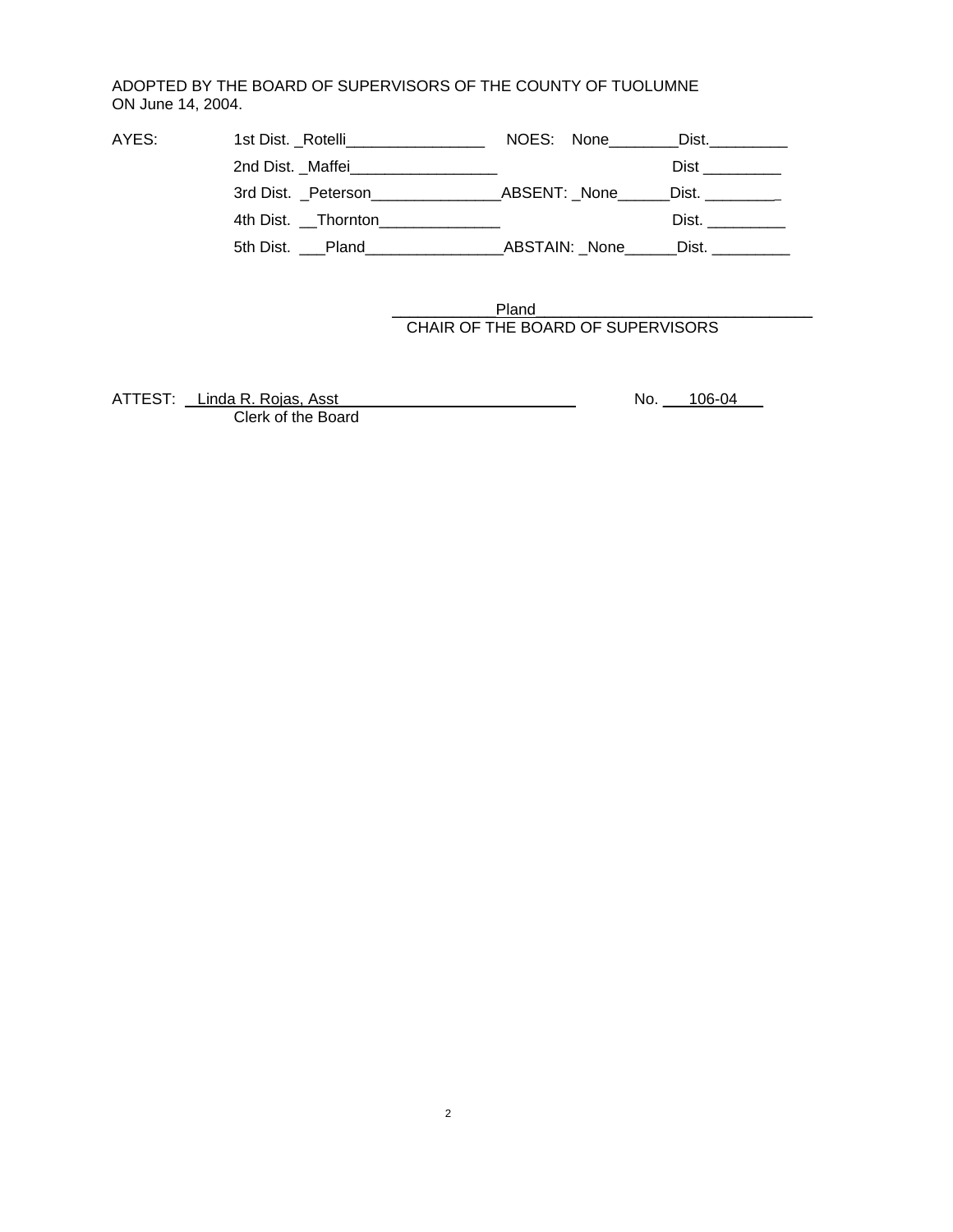

# **E X H I B I T "B" O F R E S O L U T I O N \_\_\_\_106-04\_\_\_** OF THE BOARD OF SUPERVISORS OF THE COUNTY OF TUOLUMNE

#### **TUOLUMNE COUNTY REGULATIONS FOR IMPLEMENTING THE CALIFORNIA LAND CONSERVATION ACT**

### POLICY DECLARATION

Tuolumne County's objective in implementing the California Land Conservation Act of 1965 (Williamson Act) Chapter 7, commencing with section 51200, of Part 1, of Division 1, of Title 5, of the California Government Code is the promotion of agricultural productivity and the preservation and protection of agricultural and open space values from encroaching development.

The County's Resolution to implement the Williamson Act provides a common set of rules that apply to the standards and categories of property eligibility, the permitted land uses and restrictions on contract lands, procedures for creation and termination of contracts, and procedures for compliance monitoring and enforcement.

Establishment of the agricultural preserve is a prerequisite for landowners to enter into land conservation contracts with the County. A land conservation contract is an agreement entered into voluntarily and with full knowledge of the benefits and requirements of the Williamson Act, by and between the property owner and the County, to restrict the use of the land for agricultural, open space and compatible uses for a minimum term of ten (10) years, in return for a reduction in property taxes on the land.

#### **RULE 1 PREEXISTING AGRICULTURAL PRESERVES AND CONTRACTS**

This rule shall apply to all land conservation contracts in existence on the effective date of these regulations.

- **A. Preexisting contracts.** Owners of land under land conservation contracts existing on the effective date of these regulations shall be offered new land conservation contracts notwithstanding the fact that the parcels may not meet the minimum acreage requirements contained herein. This rule shall also apply to separate landowner(s) of a separate parcel or separate parcels under a single existing contract*.* All other provisions of these regulations shall be met to qualify land for a new contract. Applications must be received within one year of the effective date of these regulations to rescind existing contracts and to enter into a new contract, or the Board of Supervisors shall file a notice of nonrenewal. If an application is approved then compliance with these regulations shall be met within three years of the effective date of these regulations or the Board of Supervisors shall file notice of nonrenewal. If the application is denied, then a notice of nonrenewal shall be filed.
- **B. Preexisting agricultural preserves.** Land located within agricultural preserves existing on the effective date of these regulations that does not comply with these regulations shall remain in a preserve unless the owner of the property requests removal. The County shall not initiate removal of parcels from an agricultural preserve without the landowner's consent.
- **C. Waiver of fees.** Fees related to land conservation contracts in Chapter 3 of the Tuolumne County Ordinance Code shall be waived for any applications submitted to bring land in preexisting land conservation contracts into compliance with these regulations.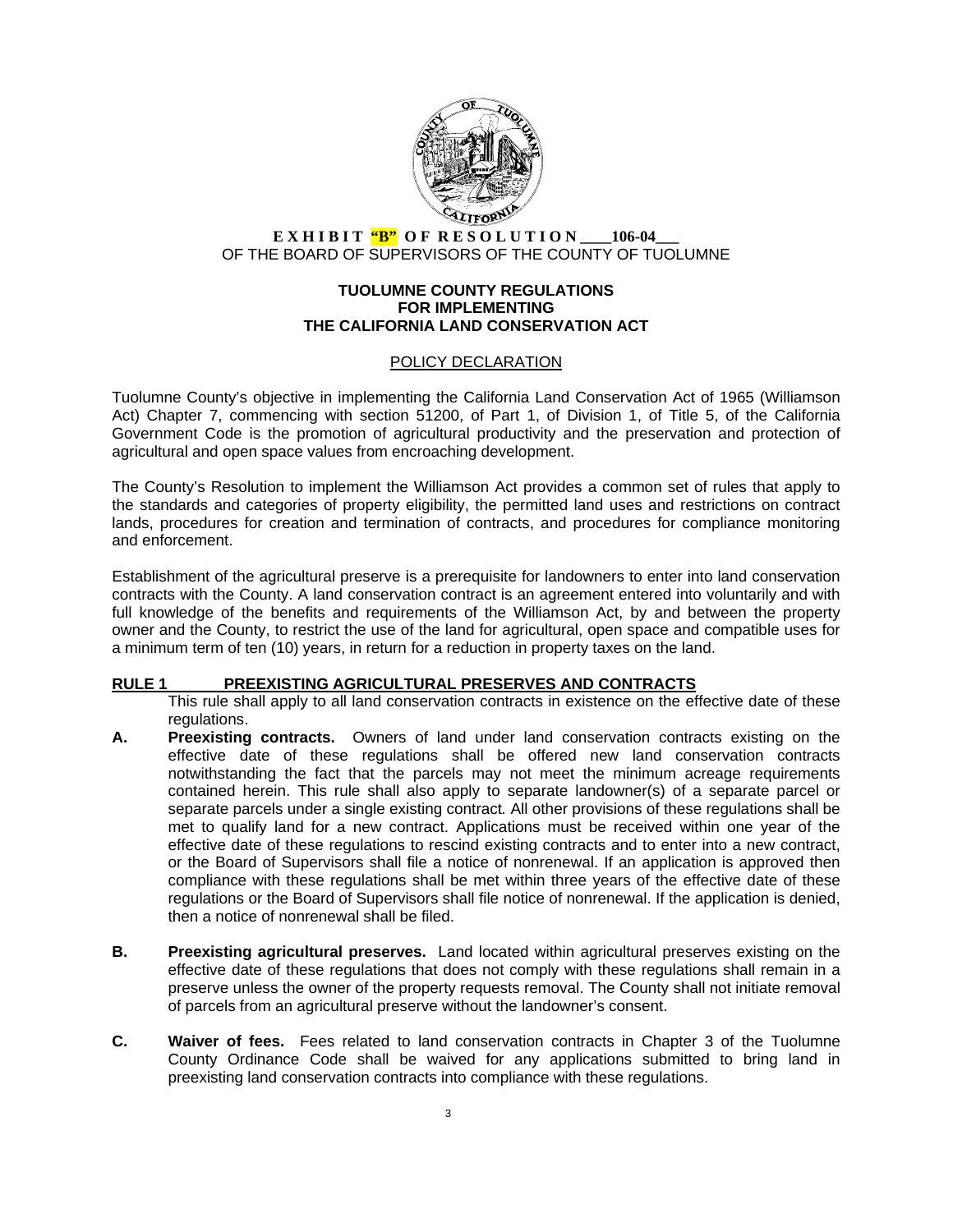### **RULE 2 GENERAL PROVISIONS**

- **A. Short title, citation.** These regulations shall be known and may be cited as either the "Tuolumne County Regulations for Implementing the California Land Conservation Act" or the "Tuolumne County Williamson Act Regulations."
- **B. State legislation.** These regulations reflect the authority granted to the County to establish regulations for implementing the California Land Conservation Act of 1965, as amended, and recognize subordination of the provisions contained herein to changes in that act through state legislation that impose mandates on the County.
- **C. General rules for interpretation.** Terms used in these regulations shall be as defined in Section 51201 of the California Government Code*,* or other applicable codes as referenced herein. Words in the present tense shall include the future; the singular shall include the plural; the word "shall" is mandatory and not directory. Whenever reference is made to any portion of these regulations or any other ordinance, resolution or law, the reference shall apply to all amendments and additions now or hereafter made.
- **D.** Regulations set forth in this document and the provisions of the California Land Conservation Act of 1965 as set forth in the Government Code, must be complied with. In the case of inconsistency the more restrictive of the two shall apply.

### **RULE 3 AGRICULTURAL PRESERVES**

#### **A. Size of preserve.**

- 1. An agricultural preserve shall consist of no less than one hundred (100) acres provided that in order to meet this requirement two or more parcels may be combined if they are contiguous or if they are in common ownership.
- 2. The County may establish an agricultural preserve of less than one hundred acres if the Board of Supervisors finds that smaller preserves are necessary due to the unique characteristics of the agricultural enterprises in the area and that the establishment of preserves of less than 100 acres is consistent with the Tuolumne County General Plan.
- **B. Eligibility criteria for agricultural preserves.** Consistent with the California Land Conservation Act of 1965, land must meet the following criteria to be included within an agricultural preserve.
	- 1. Zoning and General Plan land use designations. Parcels zoned as AE-37:AP, O:AP or O-1:AP and with any other zoning combining district, and designated as AG (Agricultural), or O (Open Space) by the Tuolumne County General Plan may be included within an agricultural preserve.
	- 2. Minimum parcel size. The minimum size of a parcel for inclusion in an agricultural preserve shall be ten (10) gross acres when the parcel can sustain an agricultural use.
	- 3. Land use criteria. Only those parcels that are primarily used for commercial agricultural production or open space as respectively established in Rules 8 and 9 of these regulations shall be eligible for inclusion within an agricultural preserve.
- **C. Application for preserve.** To establish, alter the boundaries of, or disestablish an agricultural preserve, an application executed by all persons having legal and equitable interests shall be submitted to the Community Development Department on a form prescribed by that Department with the applicable fees established in Chapter 3.40 of the Tuolumne County Ordinance Code.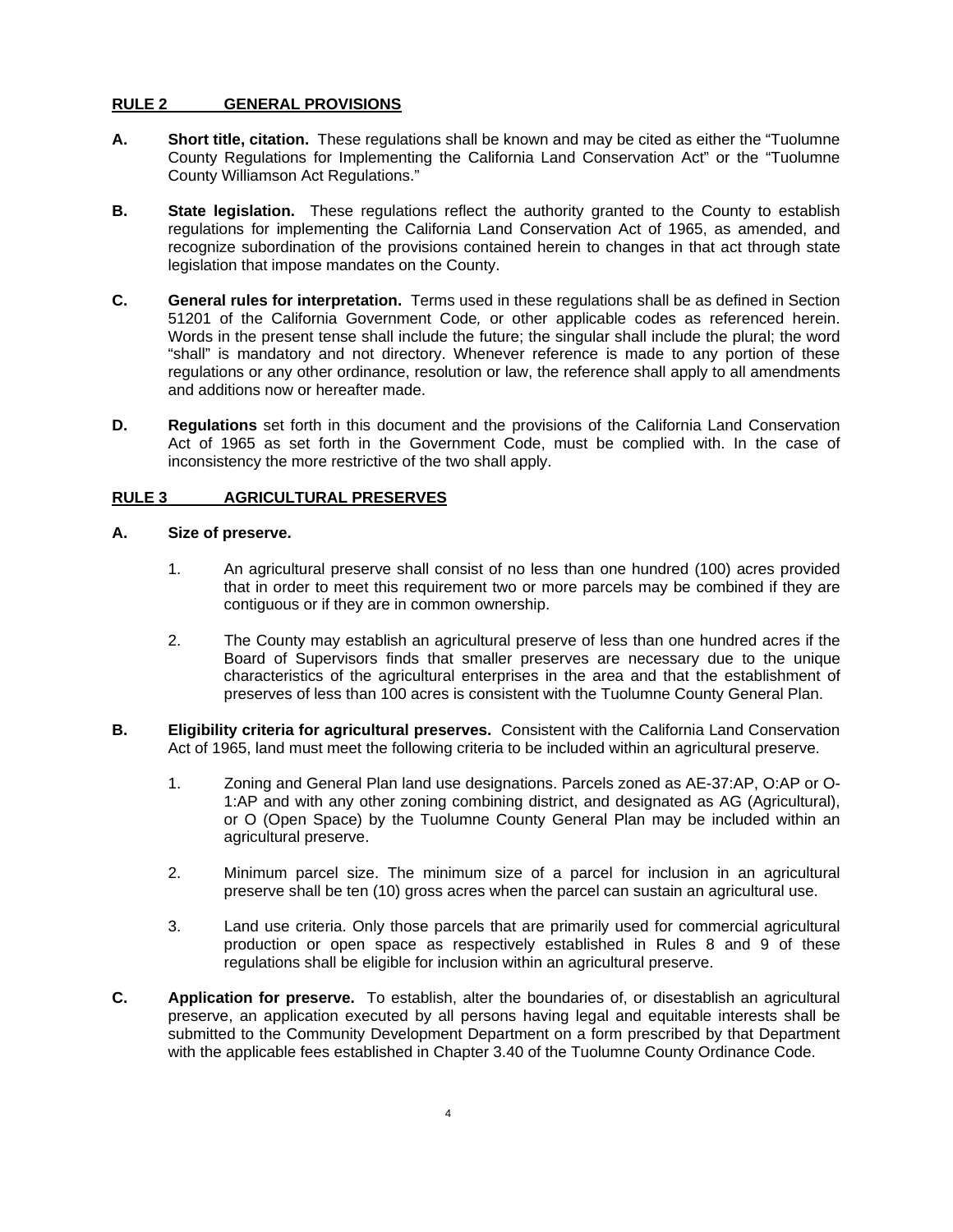- 1. The application for establishment, alteration or disestablishment shall include the following:
	- a. A copy of a recorded map or assessor's parcel map showing the subject real property as a single parcel, a number of separate parcels, or a group of contiguous parcels.
	- b. A legal description and names and addresses of all the owners of legal or equitable interest in the property.
- 2. The application for establishment or enlargement shall also include any one or a combination of the following:
	- a. A viable agricultural production management plan detailing the type and quantity of the agricultural use including but not limited to how the parcel or parcels of land are to be commercially utilized for the production of food or fiber. The management plan should include applicable information regarding methods of production, acreage, improvements, marketing of products, a description and/or map of all appurtenant structures, accessory uses, and equipment and any other information that describes the nature or scope of the commercial agricultural use.
	- b. A wildlife habitat area management plan that may only be approved after consultation with and consideration of the recommendation of the California Department of Fish and Game.
	- c. A submerged area plan identifying the boundaries of the submerged area.
	- d. A master plan for providing recreational facilities for use by the public.
	- e. A scenic corridor management plan in accordance with the specific plan adopted by the county for the scenic route that has been approved by the State Department of Transportation Advisory Committee on a Master Plan for Scenic Highways.
	- f: A plan for open space use pursuant to Rule 9A,
- **D.** Application for zoning. An application to establish or enlarge an agricultural preserve shall also be deemed to be an application to rezone the subject property to an Agricultural Preserve (AP) combining district.
- **E. Review of application.** An application to create or alter the boundaries of an agricultural preserve and associated zoning or to disestablish an agricultural preserve shall be referred by the Community Development Department to the Agricultural Commissioner who shall review and verify the application information. The Agricultural Commissioner shall then schedule a meeting of the Agricultural Advisory Committee for review of the application and recommendation to the Board of Supervisors. The Agricultural Advisory Committee shall consider the consistency of the application with the provisions of these regulations. If the Agricultural Advisory Committee determines that the agricultural production management plan does not provide for viable agricultural use of the land, the Agricultural Advisory Committee shall review the proposed agricultural use for its potential to generate an annual gross income of \$2,000 per contract. If the Agricultural Advisory Committee determines that the agricultural production management plan provides a basis for generating an annual gross income of \$2,000, it shall recommend approval of the plan to the Board of Supervisors. The recommendation of the Agricultural Advisory Committee shall be submitted to the Board of Supervisors by the Community Development Department along with a recommendation by that Department of the consistency of the application with the Tuolumne County General Plan. The review of any required rezoning shall be processed concurrently with the review of the application to create or alter the boundaries of an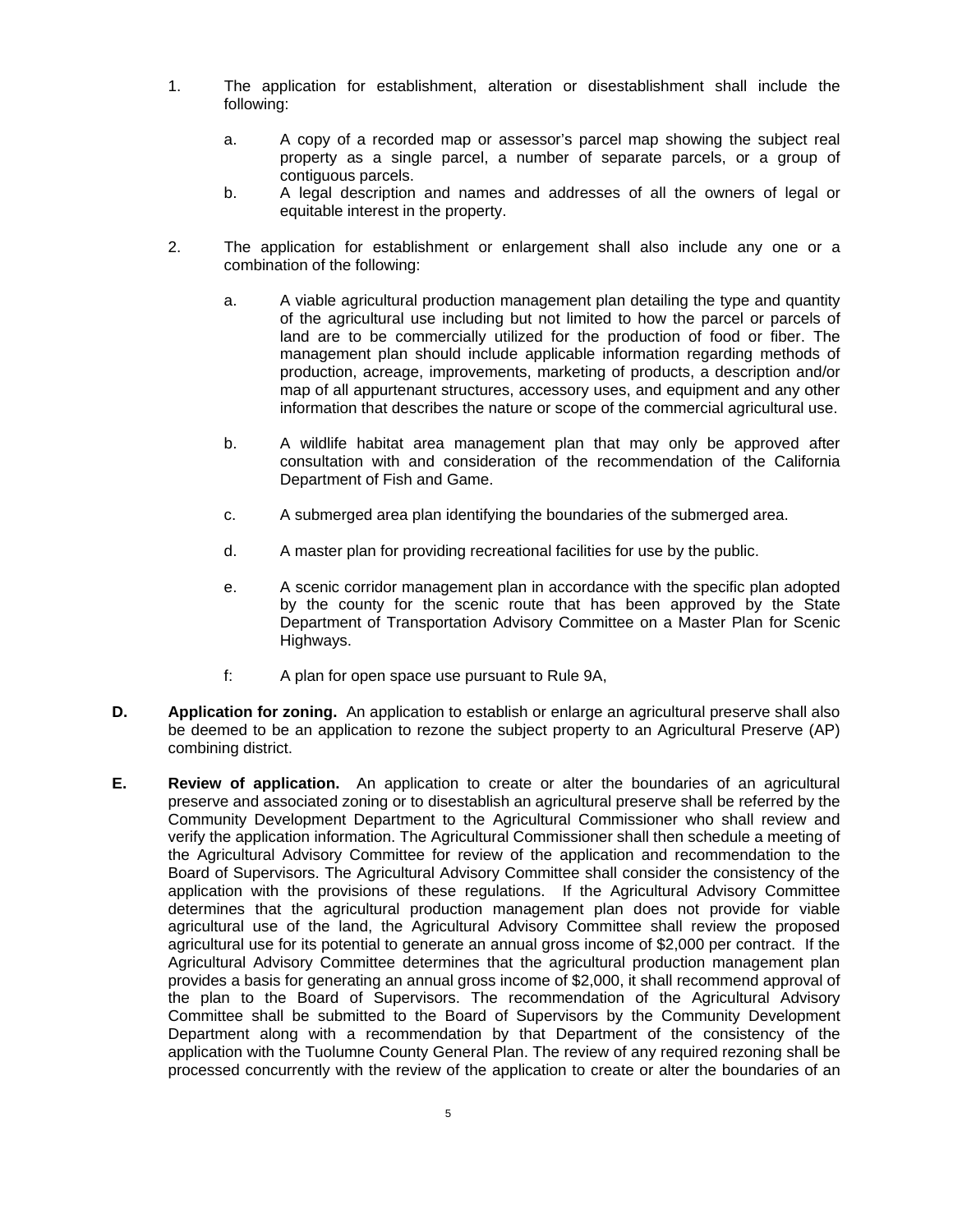agricultural preserve and in accordance with the provisions of chapter 17.70 of the Tuolumne County Ordinance Code and the California Government Code.

- **F. Action by board.** The Community Development Department shall submit a report to the Clerk of the Board of Supervisors containing the recommendation of the Agricultural Advisory Committee and the recommendation of consistency with the General Plan and the recommendation of the Planning Commission regarding any associated rezoning. Upon receipt of the report, the Clerk of the Board shall schedule the matter for public hearing and give notice as provided in section 17.68.130(D) of the Tuolumne County Ordinance Code and in sections 51232 and 51233 of the Government Code. In addition, notice shall also be given to all owners of the land within the affected agricultural preserve*.* Such hearing may be continued from time to time. The Board of Supervisors shall render its decision to deny, modify or approve the application for the creation, alteration of boundaries or disestablishment of an agricultural preserve, and the management plan, within 60 days after receipt of the report from the Community Development Department. A decision of approval shall be made by adoption of a resolution.
- **G. Filing with county recorder.** Upon approval of an agricultural preserve by the Board of Supervisors, the Clerk of the Board shall file the resolution under which the preserve was established and a map of the boundaries of the preserve with the county recorder and distribute copies of the filed documents to the landowner, Community Development Department, and Agricultural Commissioner.
- **H. Filing with Director of Conservation.** The Assessor/Recorder shall file a map of all agricultural preserves in the County with the Director of Conservation in accordance with section 51237.5 of the Government Code.

# **RULE 4 LAND CONSERVATION CONTRACTS**

#### **A. General Provisions.**

- **1. Qualifications for Land Conservation Contracts.** To qualify for a Land Conservation Contract, land shall be in an agricultural preserve, and be comprised of a single parcel of land, or two or more contiguous or discontiguous parcels in the same preserve when such parcels are under the same ownership or are owned by immediate family members and are managed as a single unit.
	- a. A written agreement between the immediate family members is required to be part of the management plan showing that the single unit management exists.
	- b. The combined parcels must comply with the minimum acreage requirement as applicable for the type of contract, provided that no individual parcel shall be less than ten (10) gross acres in size when the parcel can sustain an agricultural use and must currently be utilized for or proposed to be utilized for commercial agricultural or open space uses as provided in these regulations and the California Land Conservation Act.
	- c. Any proposed utilization for commercial agricultural operations, open space and other qualifying and compatible uses shall begin implementation within 90 days upon the issuance of a contract and a completion date of the implementation for the operation and/or use shall be part of the management plan.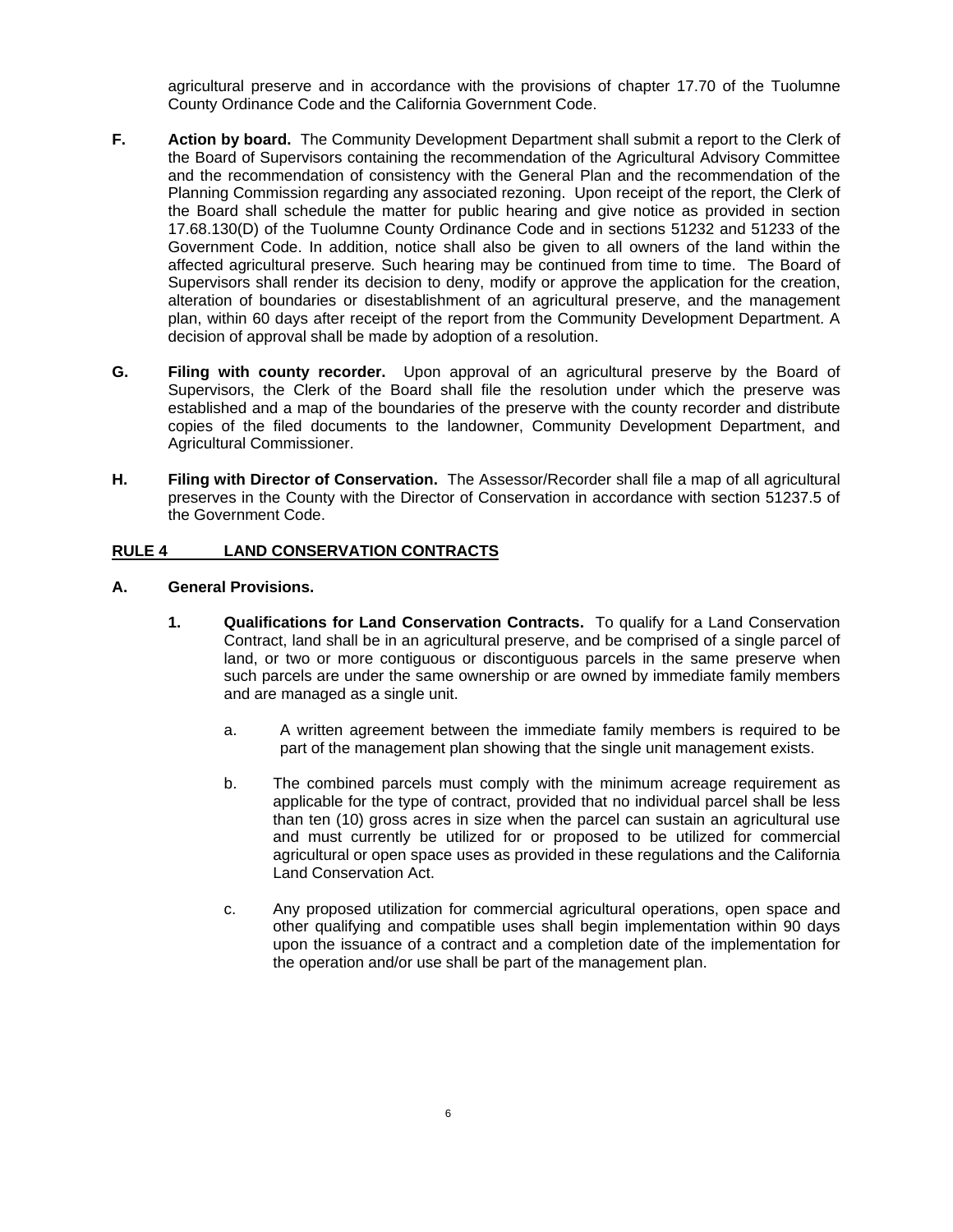| z. | Minimum Acreage for Land Conservation Contracts. The required minimum acreage |  |
|----|-------------------------------------------------------------------------------|--|
|    | shall be as provided in the following:                                        |  |

| <b>MINIMUM ACREAGE FOR LAND USES</b>                                                                                                                                                                          |                        |  |  |
|---------------------------------------------------------------------------------------------------------------------------------------------------------------------------------------------------------------|------------------------|--|--|
| <b>Use</b>                                                                                                                                                                                                    | <b>Minimum Acreage</b> |  |  |
| Dry land grazing<br>At least 90% shall be for agricultural production                                                                                                                                         | 160 acres              |  |  |
| Dry land grazing used in combination; with<br>irrigated pasture<br>At least 90% shall be for agricultural production<br>A minimum of 16 acres shall be in irrigated<br>pasture                                | 80 acres               |  |  |
| All other agricultural uses on nonprime<br>agricultural land;<br>At least 90% shall be for agricultural production                                                                                            | 40 acres               |  |  |
| All other agricultural uses in prime agricultural<br>production land;<br>At least 90% shall be for agricultural production                                                                                    | 10 acres               |  |  |
| Recreational Use;<br>At least 90% shall be subject to the<br>management plan                                                                                                                                  | 40 acres               |  |  |
| Open Space Use;<br>At least 90% shall be subject to a the<br>management plan                                                                                                                                  | 40 acres               |  |  |
| Combined Uses listed above;<br>At least 90% shall be subject to the<br>management plan<br>For agricultural uses a minimum of 16 acres<br>shall be irrigated pasture or Prime agricultural<br>land production; | 80 acres               |  |  |

All parcels comprising the acreage requirements listed above shall be a minimum size of ten (10) gross acres when the parcel can sustain an agricultural use.

## **3. Terms of Contract for Land Conservation Contracts.**

- a. The contract shall be binding upon, and inure to the benefit of all, successors in interest of the property owner in accordance with section 52243 of the Government Code.
- b. The contract shall be for an initial term of ten years or (twenty years for a Farmland Security Zone contract) and on each anniversary date a year shall be added automatically to the initial term unless notice of nonrenewal is given.
- c. All contracts shall have a common anniversary date of the 31st day of December, and a land conservation contract must be executed on or before such date to be in effect for the next succeeding fiscal year.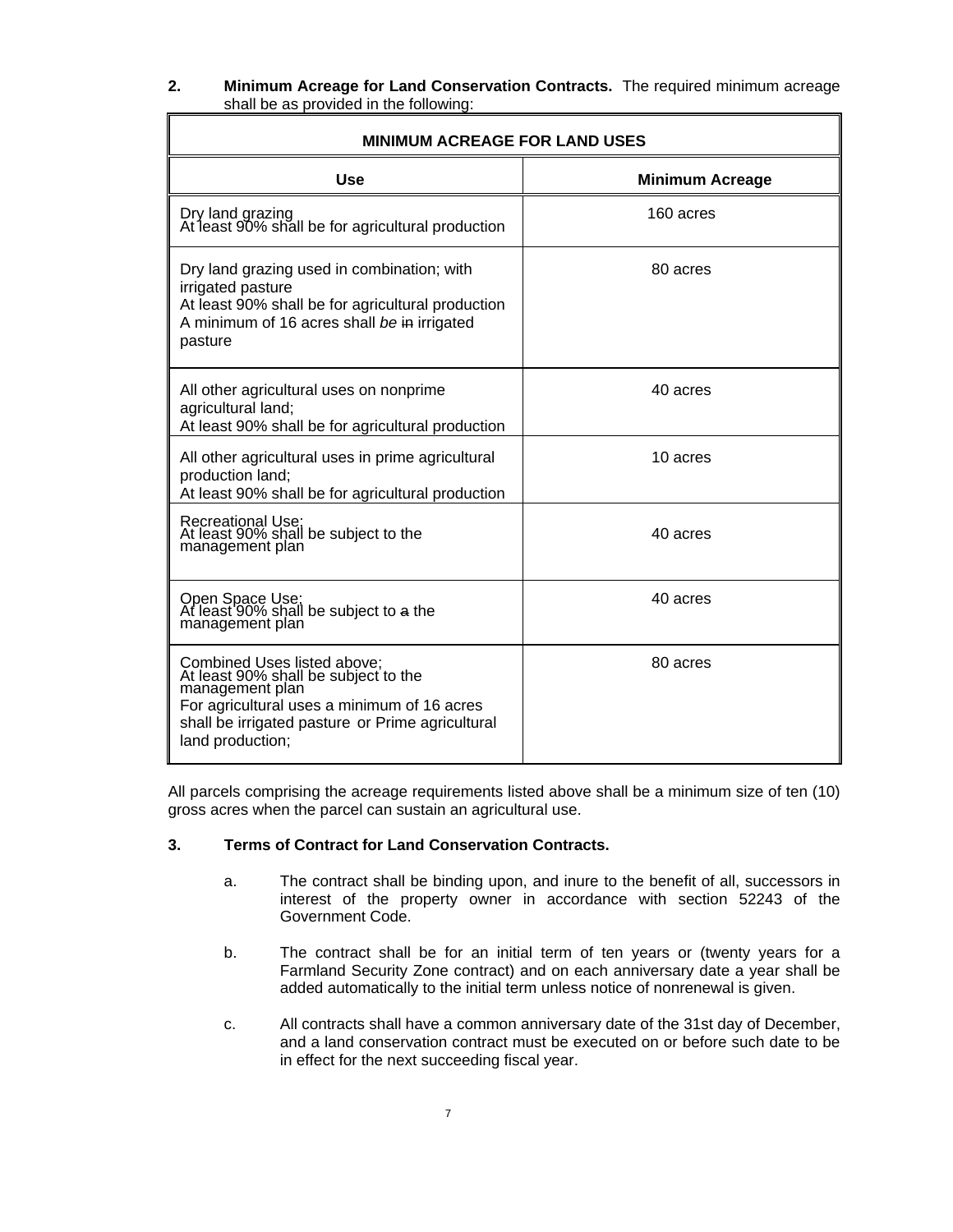- d. The contract shall limit the uses of the land to those provided for in these regulations.
- e. The contract shall require the land be managed in accordance with the applicable plan or plans. If a plan amendment is approved as provided for in Rule 4(B)(6), the amended plan shall be deemed automatically incorporated into the contract as though fully set forth therein without the need for a contract amendment.
- f. The contract shall provide for a biennial review for compliance with the terms and conditions of a land conservation contract. In addition, the Agricultural Commissioner may schedule an inspection of the land under contract to verify compliance at any time. Such review shall include the submittal of a report from the contracted property owners to the Agricultural Commissioner. The form, supplied by the Agricultural Commissioner, shall include information that demonstrates compliance with the management plan approved by the Board of Supervisors. Failure to comply with the conditions may be considered a breach of contract and the County may file a notice of nonrenewal of the contract or seek other remedies as authorized by law.
- g. A contract approved based upon an agricultural management plan for generating an annual gross income of \$2,000 per contract, shall require \$2,000 in annual gross income be generated for three of the immediately previous five years from the production of the agricultural commodity as provided in the approved management plan, starting with the initial anniversary as of each anniversary date.

### **B. Procedures for a Land Conservation Contract**

- **1. Application for Land Conservation contract.** To enter into or to modify a land conservation contract, an application executed by all persons having legal and equitable interests shall be submitted to the Community Development Department on a form prescribed by that Department. In addition to the application*,* applicable fees as established in Chapter 3.40 of the Tuolumne County Ordinance Code shall be submitted to the Department on or before October 1 of the calendar year for the contract to become effective January 1 of the succeeding year. The application shall include the following:
	- a. A copy of a recorded map or assessor's parcel map showing the subject real property as a single parcel or parcels when such parcels are under the same ownership, or are owned by immediate family members, and are managed as a single unit.
	- b. A legal description and the names and addresses of all the owners of legal or equitable interest in the property.
	- c. Any one or a combination of the plans listed in Rule 3(C)(2).
	- d. Any additional information the Agricultural Advisory Committee requires to enable it to determine the eligibility of the land involved for a contract.
- **2. Application for zoning.** An application to enter into or modify a land conservation contract shall also be deemed to be an application to rezone the subject property to an Agricultural Preserve (AP) combining district.
- **3. Review of application.** An application to enter into or modify a land conservation contract shall be referred by the Community Development Department to the Agricultural Commissioner who shall review and verify the application information. The Agricultural Commissioner shall then schedule a meeting of the Agricultural Advisory Committee for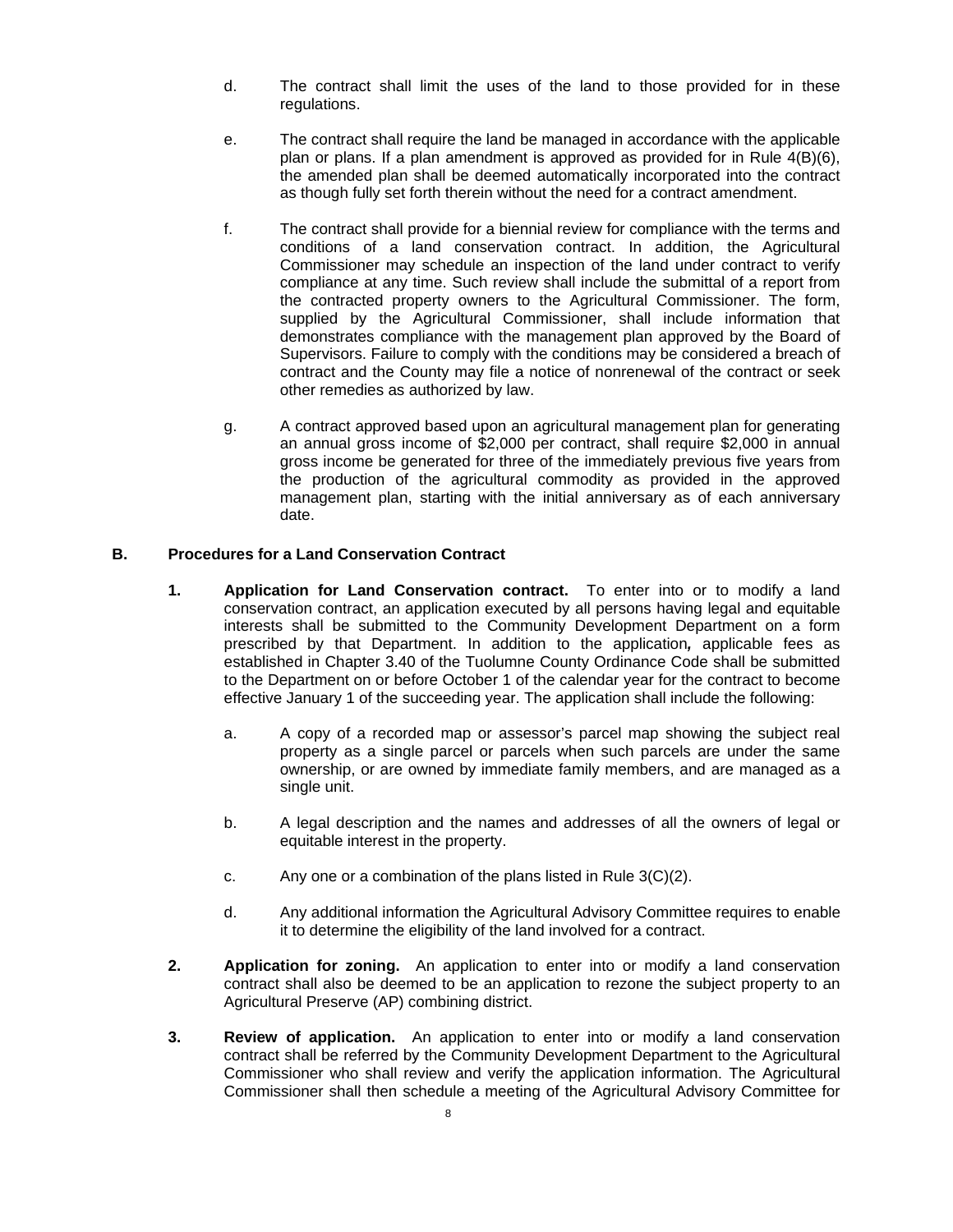review and recommendation to the Board of Supervisors. The Agricultural Advisory Committee shall consider the consistency of the application with these regulations. The recommendation of the Agricultural Advisory Committee shall be submitted to the Board of Supervisors by the Community Development Department. The review of any required rezoning shall be processed concurrently with the review of the application to enter into or modify a land conservation contract in accordance with the provisions of chapter 17.70 of the Tuolumne County Ordinance Code and the California Government Code.

- **4. Action on contract application.** The Community Development Department shall submit a report to the Clerk of the Board of Supervisors containing the recommendation of the Agricultural Advisory Committee concerning the contract and recommendation of the Planning Commission regarding any associated rezoning. Upon receipt of the report, the Clerk of the Board shall schedule the matter for public hearing and give notice as provided in Section 17.68.130(D) of the Tuolumne County Ordinance Code and in Sections 51232 and 51233 of the Government Code. Notification shall be made to all landowners within and who border the affected agricultural preserve. The Board of Supervisors shall render its decision to deny, modify or approve the application for entering into or modifying a land conservation contract within 60 days after receipt of the report from the Community Development Department. Upon approval of the application, the Chairman of the Board of Supervisors shall be authorized to sign the contract on behalf of the County. The contract shall incorporate by reference the applicable plan(s) referenced in Rule 3(C)(2**)** approved by the Board in its consideration of the application. No contract shall be approved or modified unless the zoning of the affected land is in accordance with that referenced in Rule 3(B)(1) or such zoning has been approved concurrently with the approval or modification of a contract.
- **5. Recordation of contract.** Within 20 days of approval of the contract by the Board of Supervisors, the Clerk of the Board shall record the contract, which shall describe the land subject thereto, along with a reference to the map showing the location of the agricultural preserve in which the property lies, with the County Recorder and distribute copies of the recorded contract to the landowner, County Assessor/Recorder, Community Development Department and Agricultural Commissioner.
- **6. Amending a Management Plan**. Any changes that alter the original land use or land configuration of the approved management plan for which the Board of Supervisors approved the contract shall adhere to the procedure in Rules 3(C), 3(D) and 3(F).

#### **RULE 5 TERMINATION OF LAND CONSERVATION CONTRACTS**

- **A. Nonrenewal of Land Conservation contract.** On each anniversary date of a land conservation contract, a year shall be added automatically to the initial term unless notice of nonrenewal is given in accordance with the California Land Conservation Act for all or a portion of the property subject to the contract**.** When notice is provided within the time periods specified in the Land Conservation Act, the contract shall expire nine (9) years from the renewal date. When notice is provided outside the time periods, the contract shall expire ten (10) years from the renewal date. Upon recordation of the notice of nonrenewal, the valuation formula under the Revenue and Taxation Code changes for property tax assessment purposes. The land use restrictions, however, remain the same until the contract expires. The County prior to the expiration date of the contract shall not receive applications for converting the use of the land to uses that do not comply with the restrictions of the contract.
- **B. Rescission of Land Conservation contract.** In accordance with the Land Conservation Act, the landowner and the County may upon their mutual agreement rescind a contract in order to simultaneously enter into any of the following: (1) a new land conservation contract; (2) a farmland security zone contract; or (3) to facilitate a lot line adjustment, in accordance with Government Code Sections 51254 or 51257**.**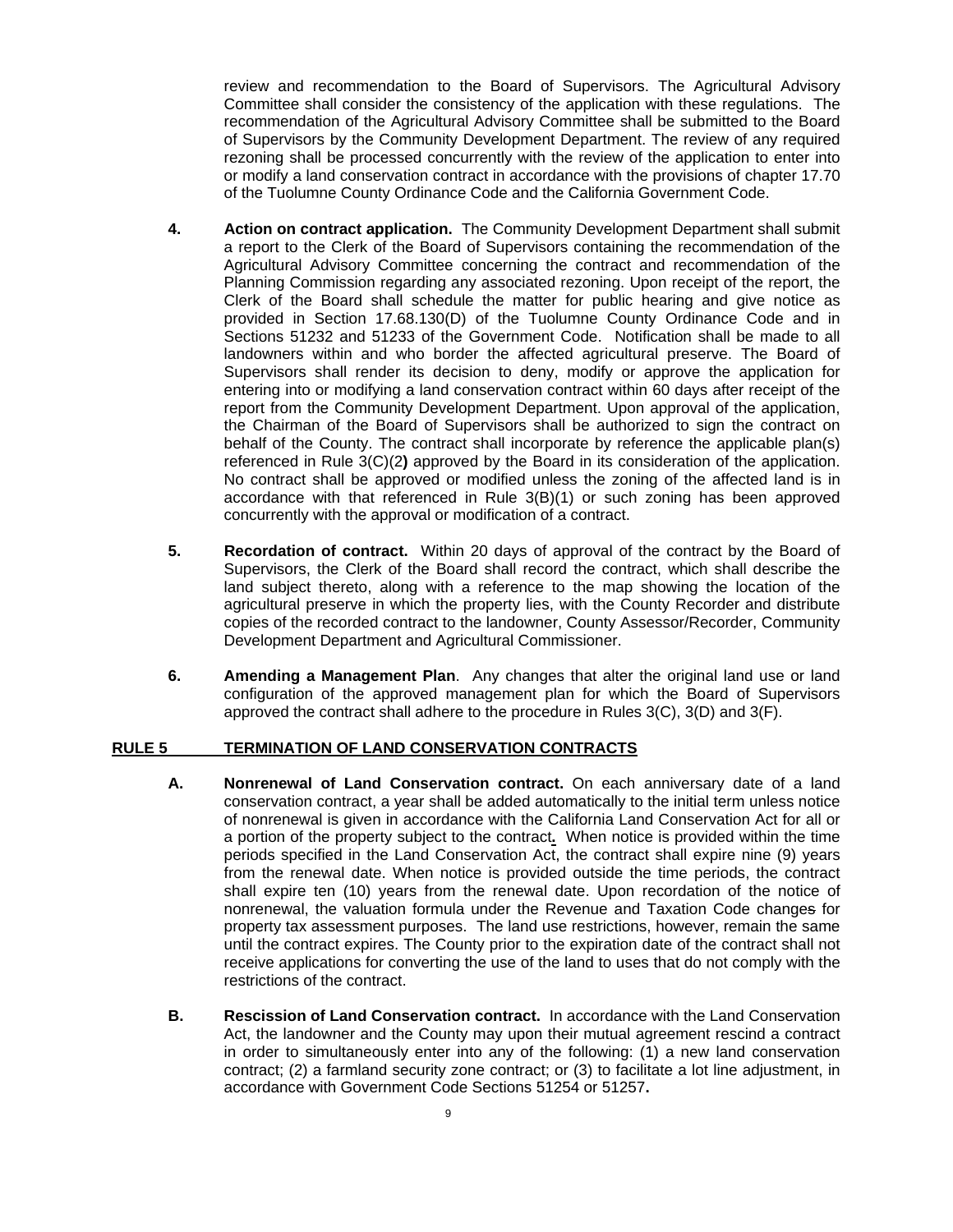- **C. Cancellation of Land Conservation contract.** In accordance with the Land Conservation Act, a landowner may petition the County for a cancellation of a contract to terminate the contact on all or a portion of the property. The Board of Supervisors may only approve cancellation of the contract under extraordinary circumstances as provided in Section 51282 of the Government Code*.* 
	- 1. To cancel a land conservation contract, a petition signed by all parties having a legal or equitable interest in the property shall be submitted to the Community Development Department on a form prescribed by that Department with the applicable fees established in Chapter 3.40 of the Tuolumne County Ordinance Code.
	- 2. A petition for cancellation shall be referred by the Community Development Department to the Agricultural Advisory Committee for review and recommendation to the Board of Supervisors and to the County Assessor for determination of the cancellation valuation of the subject property.
	- 3. The Community Development Department shall submit a report to the Clerk of the Board of Supervisors containing the recommendation of the Agricultural Advisory Committee concerning the cancellation of the contract and the certified statement from the Assessor concerning the cancellation valuation of the land. Upon receipt of the report, the Clerk of the Board shall schedule the matter for public hearing and give notice as provided in Section 17.68.130(D) of the Tuolumne County Ordinance Code and in Section 51284 of the Government Code. The Board of Supervisors shall render its decision to deny, approve or conditionally approve the petition for cancellation in accordance with the Land Conservation Act.
	- 4. Upon approval of a requested cancellation and recordation of a certificate of cancellation of contract, the valuation formula under the Revenue and Taxation Code changes for property tax assessment purposes and the land will be taxed at its current fair market value.
	- 5. Cancellation of a land conservation contract is subject to the payment of a cancellation fee equal to 12.5 percent of the cancellation valuation of the property as determined by the County Assessor based upon the current fair market value of the land as though it were free of the contractual restrictions in accordance with Section 51283 of the Government Code.

## **RULE 6 FARMLAND SECURITY ZONE CONTRACT**

 The County shall offer Farmland Security Zone contracts for land that qualifies for such contracts and for inclusion in a Farmland Security Zone in accordance with Section 51296 of the Government Code when a landowner specifically requests inclusion in such zone and contract. The contract shall be for an initial term of twenty years and all rules and restrictions shall be the same as for Land Conservation contracts. On each anniversary date, a year shall be added automatically to the initial term unless the contract is terminated as provided in Rule 5.

#### **RULE 7 LAND USES**

**A.** Use of land within an agricultural preserve or under a Williamson Act contract shall be in accordance with the uses provided in these regulations except where there is a conflict between these regulations and the Tuolumne County Uniform Zoning Ordinance. Where there is such conflict, the more restrictive of the regulations shall prevail.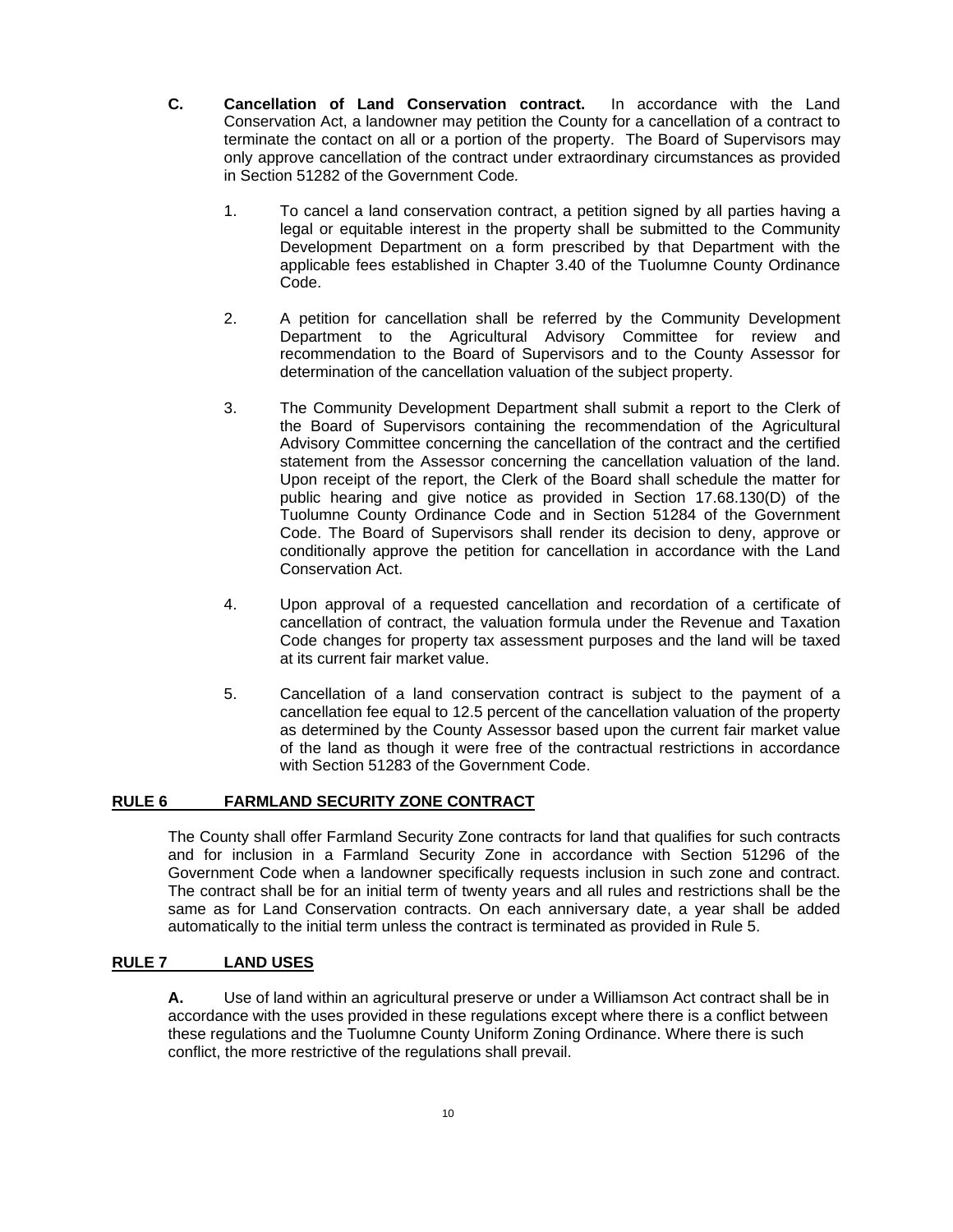**B.** The lawful use of land or buildings existing on the effective date of these regulations, although such use does not conform to these regulations, may be continued, provided that no such use or building shall be enlarged or increased, nor be extended to occupy a greater area than occupied by such use on the effective date of these regulations and further provided that if such uses ceases for a period of eighteen months, the use shall be deemed abandoned and the subsequent uses of the land or building shall be in conformance with these regulations. Whenever a nonconforming use has been changed to a conforming use, such use shall not thereafter be changed to a nonconforming use. A nonconforming structure may be maintained and repaired as needed to keep it in sound condition and may be restored or reconstructed if damaged or destroyed by fire, flood, explosion, wind, earthquake, or other calamity not created or caused by the landowner. Nothing contained in these regulations shall require any change in overall layout, plans, construction, size, or designated use of any development, structure or part thereof, for which official approvals or required construction permits have been granted before enactment of these regulations.

### **RULE 8 COMMERCIAL AGRICULTURAL USE**

**A. Qualifying uses for Commercial Agriculture.** Except as otherwise provided in these regulations, the following agricultural uses are acceptable and qualify land for inclusion in agricultural preserves or in land conservation contracts established for commercial agricultural purposes:

Agricultural uses include general ranching and farming*,* any customary agricultural building and structures, necessary equipment for the maintenance and support of and for the following uses: livestock pastures and ranges**;** poultry practices**;** aquaculture facilities**;** animal husbandry**,** including fur-bearing species**;** operation of apiaries, tree, vine, row and field crops**;** ornamental and agricultural nursery stock**;** commercial timber or Christmas trees**;** recreational use; fallow agricultural lands; production, processing, packing, selling and/or shipping of agricultural products grown or raised on the premises, except those listed as Compatible or Conditional Uses.

The following uses may be permitted within the definition of compatible uses, if consistent with Section 51238.1 of the Government Code and the use shall not significantly impair the qualifying commercial agricultural use of the parcel(s).

- **B. Compatible uses for Commercial Agriculture**. The following compatible uses, and those which in the opinion of the Board of Supervisors, after recommendation of the Agricultural Advisory Committee**,** may be substantially similar in nature thereto and which enhance or expand the qualifying use with little or no impact on the agricultural or open space characteristics and are otherwise in compliance with the principles of compatibility as set forth in Section 51238.1 of the California Government Code shall be permitted for land in an agricultural preserve or under a land conservation contract, on which there is already a qualifying use*,* unless otherwise provided in these regulations:
	- 1. Processing of agricultural products not primarily grown on the property subject to recommendation by the Agricultural Advisory Committee and approval by the Board of Supervisors.
	- 2. Airstrips for agricultural purposes only.
	- 3. Product sales facilities for sale of produce primarily raised on the property.
	- 4. Animal rearing and training facilities.
	- 5. Farm labor and management housing shall be subject to recommendation by the Agricultural Advisory Committee and approval by the Board of Supervisors.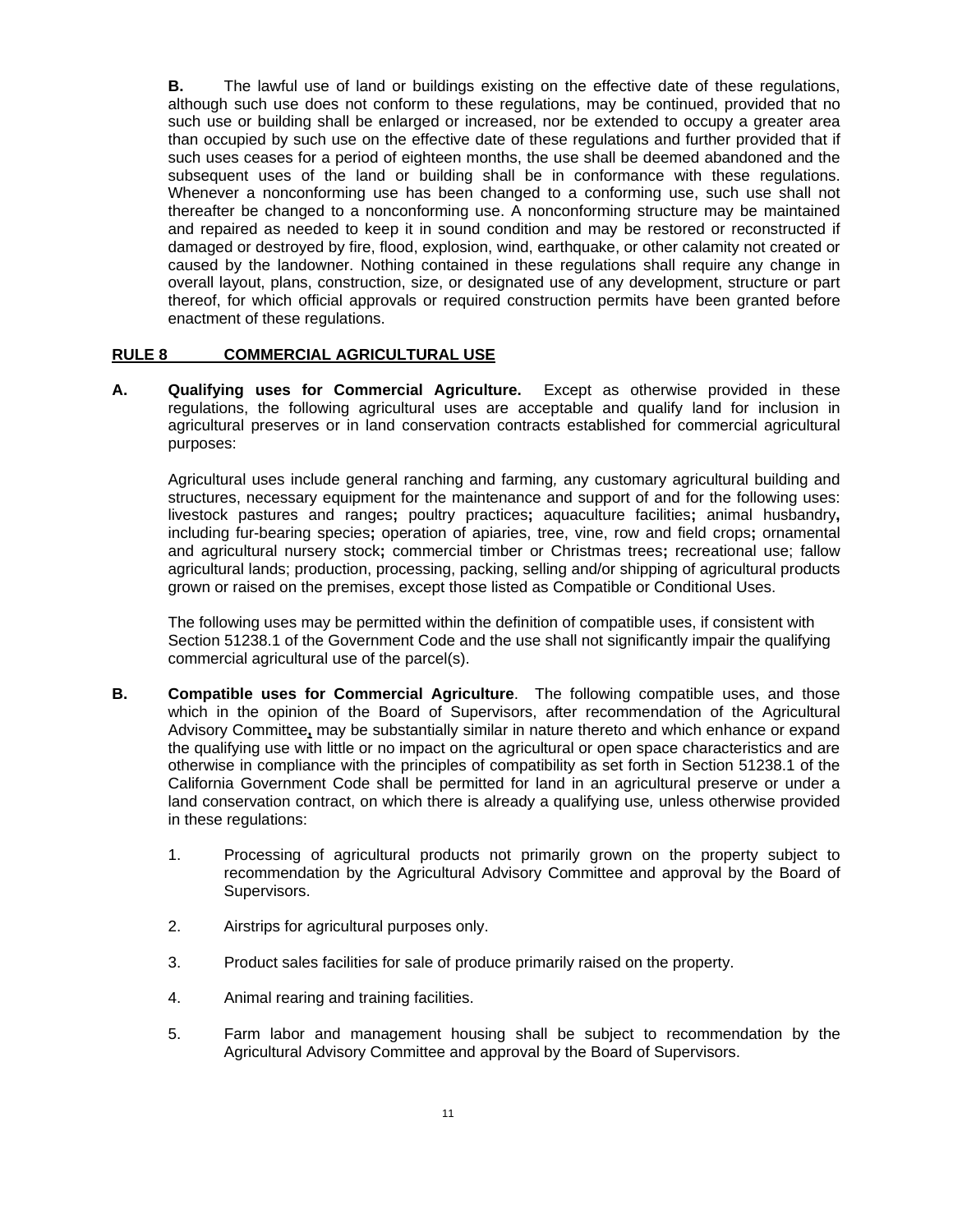- 6. The erection, construction, alteration, or maintenance of gas, water, sewer, electrical, or communications facilities.
- 7. Home occupations as defined in Title 17 of the Tuolumne County Ordinance Code, which use is clearly incidental and secondary to the use of the structure for dwelling purposes and which use does not change the character thereof.
- 8. Temporary film sets for not more than ninety days in a calendar year and not more than ninety consecutive days for any film production.
- 9. Accessory uses and structures appurtenant and necessary to the operation of the compatible use subject to recommendation by the Agricultural Advisory Committee and approval by the Board of Supervisors.
- 10. Storage of petroleum products for use in conjunction with the commercial agricultural use on the premises.
- 11. One single-family dwelling per parcel when the parcel meets the minimum acreage specified in Rule  $4(A)(2)$ . Where all parcels under the same contract fail to meet the minimum acreage requirement, one single-family dwelling may be erected on any one of the parcels under that contract.
- 12. Recreational uses without buildings including but not limited to walking, hiking, picnicking, camping, swimming, boating, fishing, hunting, or horseback riding, or other outdoor games or sports subject to recommendation by the Agricultural Advisory Committee and approval by the Board of Supervisors. All recreational uses shall be provided for public participation without charge or with a reasonable charge that does not unduly limit use by the public as defined in Government code 51201(n).
- 13. Open space.
- 14. The development of mineral resources up to 1000 cubic yards per one acre, including borrow pits and quarries with associated buildings, apparatus and appurtenances thereto, for noncommercial purposes related to an agricultural use.
- **C. Conditional uses for Commercial Agriculture.** The following uses may be permitted within the definition of compatible uses, if consistent with Section 51238.1 of the Government Code and the use shall not significantly impair the primary qualifying commercial agricultural use of the parcel(s)**,** subject to first securing a use permit as provided in Subdivision D*.*
	- 1. Livestock auction and sales yards.
	- 2. Raising of livestock in feed lots.
	- 3. Livestock slaughter houses and rendering plants.
	- 4. The development of mineral resources for commercial purposes and the removal of overburden in total amounts of one thousand cubic yards or more in any one location of one acre, including borrow pits and quarries associated buildings, apparatus and appurtenances thereto.
	- 5. Recreation with buildings compatible to commercial agricultural use as defined in Government Code Section 51201(n) and the structures must be in compliance with Government Code Section 51238.1.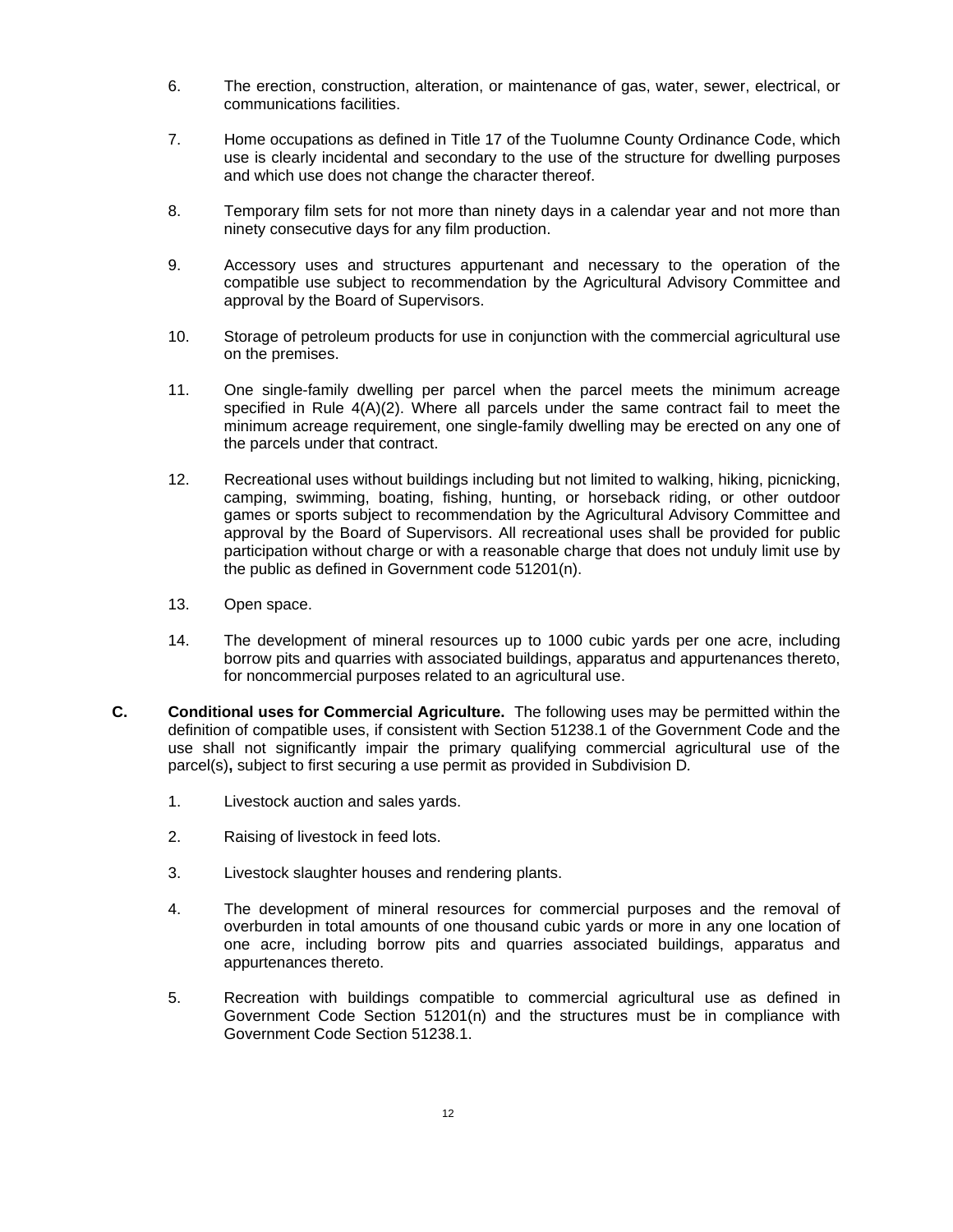- 6. Commercial events such as lawn parties, weddings or similar outdoor activities may be allowed, but the use cannot be detrimental to surrounding agricultural operations or primary agricultural use on the property.
- 7. Wine marketing facilities for processing grapes or other fruits not grown primarily on the same parcel, as the winery is located.
- 8. Roadside stands for products not grown primarily on the parcel.
- 9. Film sets for more than ninety consecutive days in a calendar year.
- 10. Agricultural support services provided that such services shall be no greater in operational size than that necessary to accommodate existing local agricultural needs, shall remain accessory to agricultural uses in the area and shall be operated in a manner not substantially detrimental to existing nonagricultural development in the vicinity;
- 11. Accessory uses and structures appurtenant to the conditional uses.
- 12. Animal hospitals, veterinary clinics, kennels, and animal boarding which is incidental to the agricultural use.
- 13. One additional single-family dwelling or one guesthouse, per contract when all parcels meet the minimum acreage requirement as specified in Rule 4(A)(2) provided that in no case shall the acreage be less than 160 acres.
- 14. Any use determined not to be compatible under Rule 8(B).
- **D. Conditional use permit review for Commercial Agriculture.** An application for a conditional use permit shall be referred by the Community Development Department to the Agricultural Commissioner who shall review and verify the application information. The Agricultural Commissioner shall then schedule a meeting of the Agricultural Advisory Committee for review and recommendation to the Board of Supervisors. The Agricultural Advisory Committee shall consider the consistency of the application with these regulations. The recommendation of the Agricultural Advisory Committee shall be submitted to the Board of Supervisors by the Community Development Department.
- **E. Indemnification.**When the owner of land in an agricultural preserve or under a land conservation contract agrees to allow the land to be used for free public recreation, the Board of Supervisors may agree to indemnify such owner against all claims arising from such public use. The owner's agreement that the land be used for free public recreation shall not be construed as an implied dedication for such use.

# **RULE 9 OPEN SPACE USE**

**A. Qualifying Criteria for Open Space Use** Land devoted to open space uses pursuant to the provisions of Section 51205 of the Government Code, and which has statewide significance as defined in Title 14 CCR section 14112 (C*)* may be acceptable and qualify land for inclusion in agricultural preserves or in land conservation contracts established for open space purposes. The Agricultural Advisory Committee shall consider the consistency of the application with these regulations. The recommendation of the Agricultural Advisory Committee shall be submitted to the Board of Supervisors by the Community Development Department.

Pursuant to Section 14112 (C) of the Open Space Subvention Act, land shall be deemed to be devoted to open space use of statewide significance within the meaning of this Rule and Section 16143 of the Government Code if it meets at least one of the following criteria:

1. Areas of outstanding scientific, scenic or recreational value.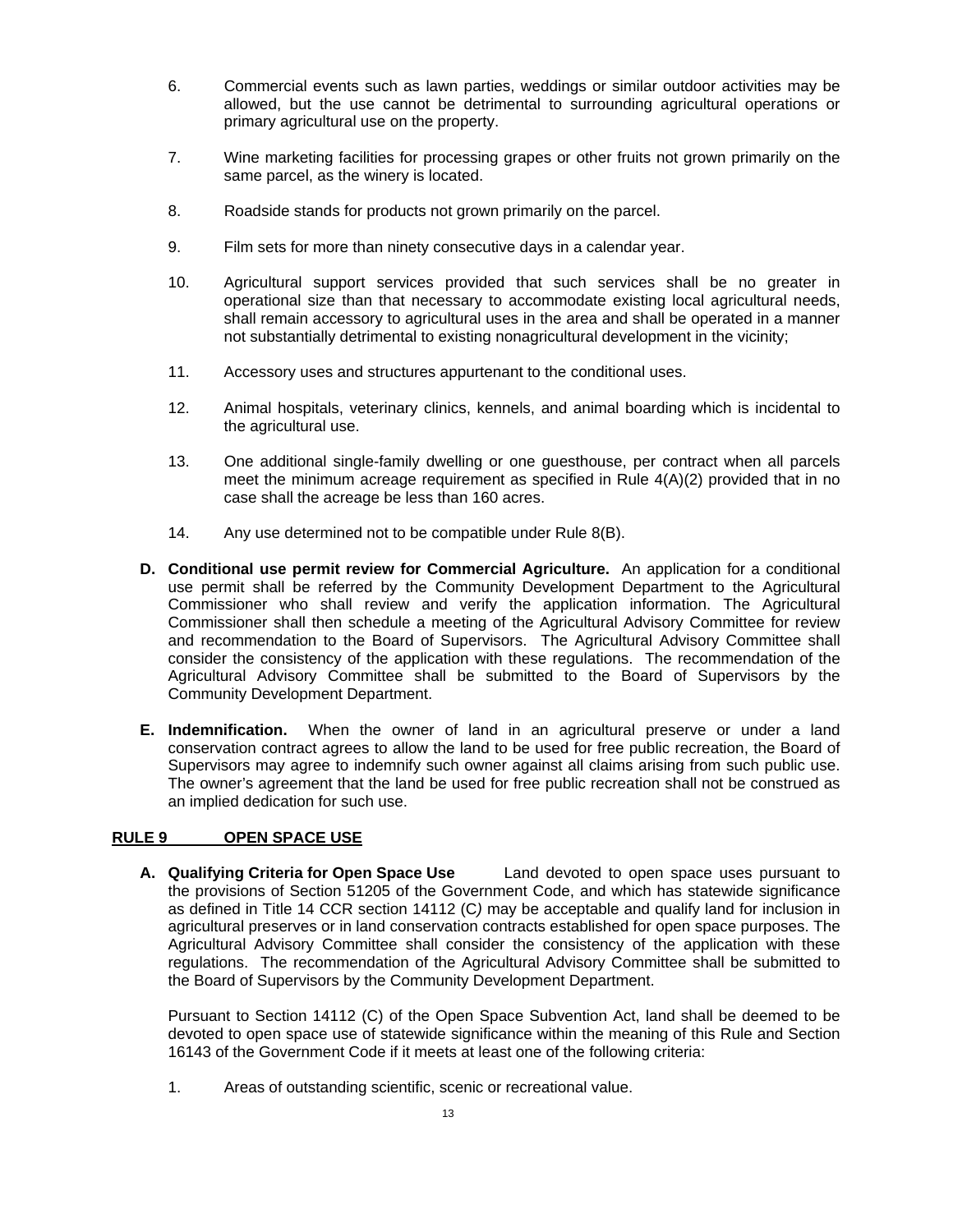- 2. Areas that are required habitat for significant fish or wildlife resources.
- 3. Forest and agricultural lands that are judged to be of major importance in meeting future needs for food, fiber, and timber.
- 4. Areas that are required to provide needed access to lakeshores, and riverbanks.
- 5. Areas of major historic or cultural interest.
- **B. Use and management of land for Open Space Use.** Within preserves and under land conservation contracts established for open space purposes, land shall be used for the purposes specified in and managed in accordance with a wildlife habitat area improvement*,*  recreation management plan, submerged area plan, or scenic corridor management plan approved by the Board of Supervisors in accordance with Rule 4(B)(4).

### **RULE 10 DIVISION OF LAND**

- **A. Division of land.** There shall be no division of land within an agricultural preserve or subject to a land conservation contract that will defeat the intent of the Williamson Act to preserve land in agriculture, open space or recreational use. Divisions of land within an agricultural preserve or under contract shall be allowed only when all of the following conditions are fulfilled:
	- 1. The proposed division will not impair the production of food, fiber, livestock or wildlife habitat.
	- 2. Each parcel created by the division shall conform to minimum acreage under Rule 10(B).
	- 3. The division conforms to the Tuolumne County General Plan, state laws and county ordinance code.
- **B.** Minimum parcel size. No real property within any agricultural preserve or subject to a land conservation contract shall be divided where any parcel will be less than the following minimum acreage provided for each use**:** Lands can only be divided in accordance with their management plans.
	- 1. Commercial agricultural uses:

|    | a. Dry land grazing                                          | 160 acres |
|----|--------------------------------------------------------------|-----------|
|    | b. Combination: Dryland/irrigated pasture                    | 80 acres  |
|    | c. All other agricultural uses on nonprime agricultural land | 40 acres  |
|    | d. All other agricultural uses on prime agricultural land    | 10 acres  |
| 2. | All open space uses                                          | 40 acres  |
| 3. | All recreational uses                                        | 40 acres  |

4. Combination all uses listed above

| a. Combination Prime Agricultural Lands with any other use    | 50 acres |
|---------------------------------------------------------------|----------|
| b. Combination NonPrime Agricultural Lands with any other use | 80 acres |

5. Agricultural labor housing as described in Section 51230.2 of the California Government Code **Code less than or equal to 5 acres**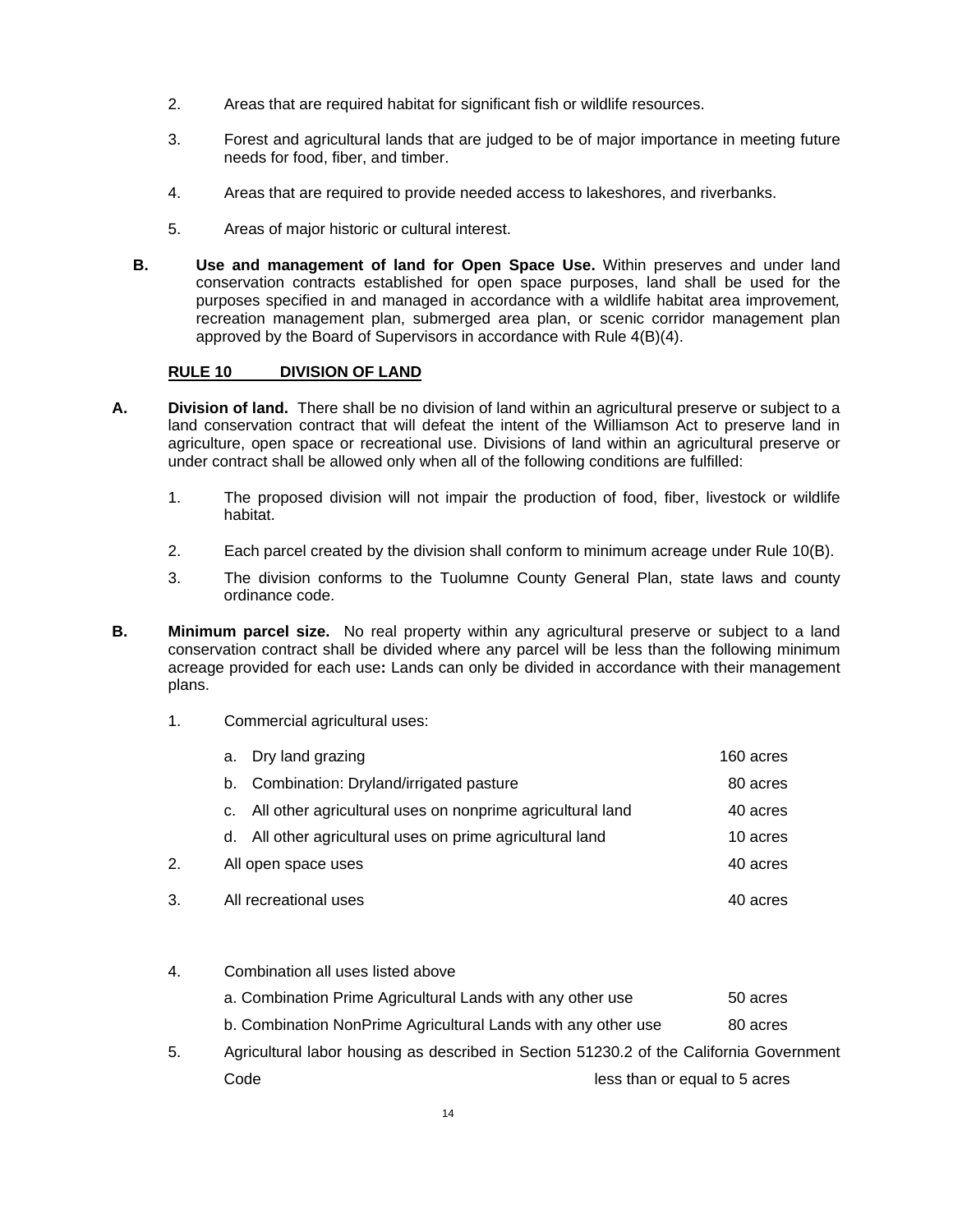- **C. Transfer of ownership to family member.** Notwithstanding Rule 10(B), land shall be permitted to be divided into parcels that do not meet the minimum parcel sizes provided in this Rule only when such division is for the purpose of transferring ownership from one immediate family member to another in accordance with Section 51230.1 of the California Government Code. If the title to one or more of the parcels so created is transferred to a person who is not an immediate family member, a notice of nonrenewal shall be filed for all portions of the land subject to the existing contract. An exception for agricultural labor housing shall comply with the provisions of the California Government Code Section 51230.2. No residential buildings shall be erected on parcels that fail to meet the standards for minimum acreage specified in Rule 4(A)(2).
- **D.** Procedures. Applications for division of land within an agricultural preserve or subject to a land conservation contract shall be processed in the manner prescribed in Title 16 of the Tuolumne County Ordinance Code, except that all such applications shall be referred only to the Agricultural Advisory Committee for review and recommendation to the Board of Supervisors in the manner prescribed in Rule 3(E). A new contract shall be required since the division has changed the preexisting parcel boundaries, and the contract description.

### **RULE 11 RECONFIGURATION OF LAND**

- **A. Minimum parcel size.** Parcels resulting from the reconfiguration of real property within any agricultural preserve or subject to an existing land conservation contract shall comply with the following:
	- 1. Except as provided for in this Rule, no parcel resulting from a reconfiguration (lot line adjustment or resubdivision), as defined in Title 16 of the Tuolumne County Ordinance Code, shall be less than the minimum acreage specified in Rule 10(B) based upon the use of the property.
	- 2. Parcels resulting from the merger of two or more parcels shall not be subject to any minimum acreage requirements.
- **B. Reconfiguration of parcels not subject to land conservation contracts through merger, lot line adjustment, or resubdivision.** An application shall be submitted to the Community Development Department in accordance with the Rule 3(C) to alter the boundaries of the agricultural preserve to correspond to the reconfigured parcel boundaries and to rezone the subject property in accordance with Rule 3(D) and Title 17 of the Tuolumne County Ordinance Code as a condition of approval of the reconfiguration.
	- 1. The boundaries of parcels located within an agricultural preserve may be reconfigured with other parcels within the same or different preserves in accordance with and in the manner prescribed by Title 16 of the Tuolumne County Ordinance Code.
	- 2. The boundaries of parcels located in an agricultural preserve may be reconfigured with parcels that are not in a preserve provided there is no net decrease in the amount of the acreage in the preserve and the acreage to be adjusted is similar in characteristics in order to comply with the qualification requirements of the affected agricultural preserve.

#### **C. Reconfiguration of parcels subject to land conservation contracts.**

1. The boundaries of parcels subject to land conservation contracts may be reconfigured through lot line adjustments or resubdivisions with the boundaries of parcels: (1) subject to the same contract; (2) subject to a different contract; or (3) not subject to a contract provided the existing contract or contracts are rescinded and new contracts are executed in accordance with Section 51257 of the California Government Code as a condition of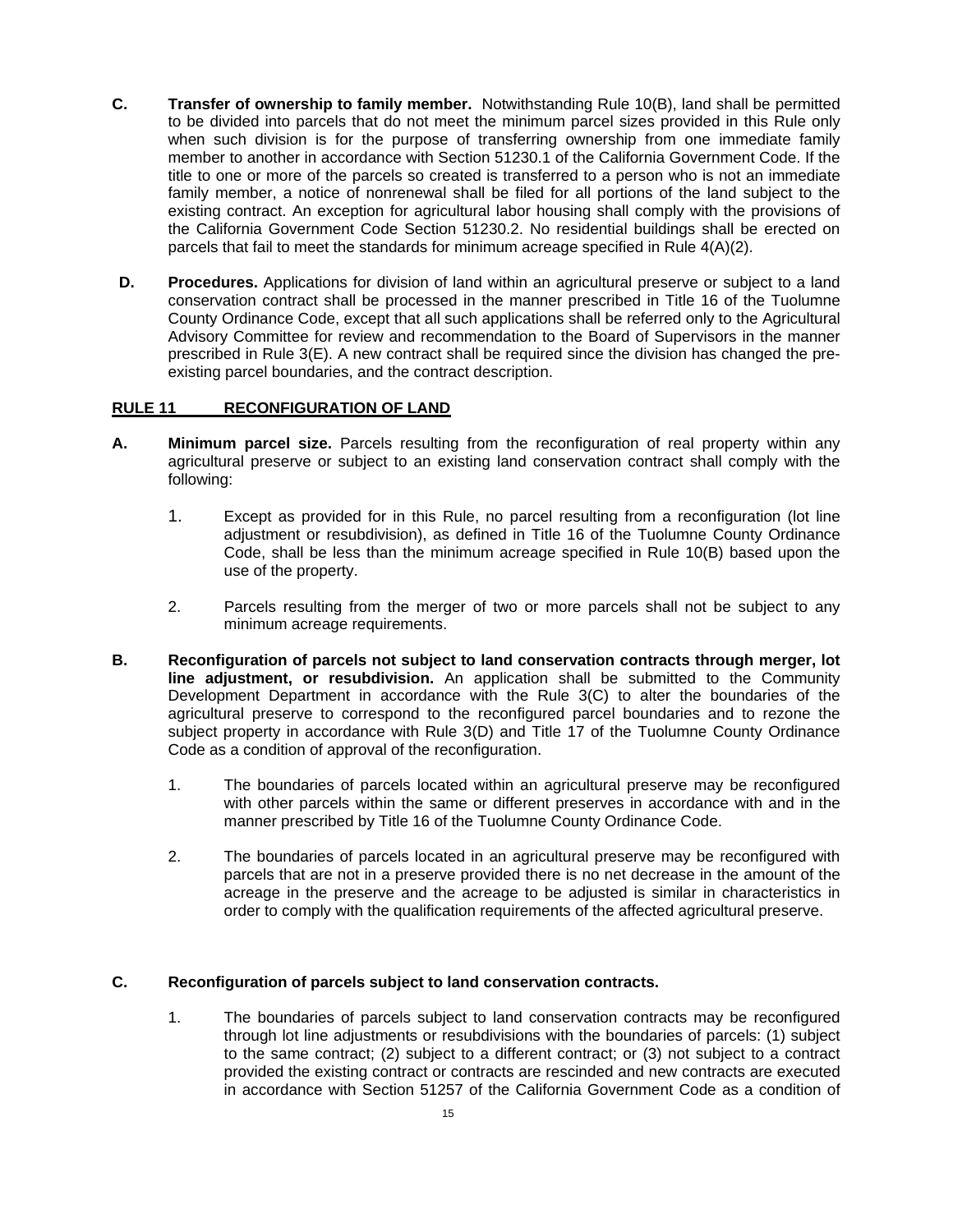approval of the parcel reconfiguration. To approve an application for rescission of contracts and entering into new contracts to facilitate a reconfiguration, the Board of Supervisors shall make all of the findings required under Section 51257 of the California Government Code. Applications for reconfiguration of parcels shall be referred to the Agricultural Advisory Committee for review and recommendation to the Board of Supervisors.

2. Parcels subject to land conservation contracts may be merged with parcels: (1) subject to the same contract; (2) subject to a different contract; or (3) not subject to a contract without modifying the existing contract(s) in accordance with and in the manner prescribed by Title 16 of the Tuolumne County Ordinance Code.

#### **D. Smaller parcel sizes.**

- 1. A reconfiguration, other than a merger that results in any parcel smaller than the minimum acreage specified in Rule 10(B) for the then current use as provided for in the approved management plan, may not be approved until an amended management plan is approved as provided for in Rule 4(B)(6).
- 2. A reconfiguration, other than a merger, may result in a parcel smaller than the minimum acreage specified in Rule 10(B) for the current use, without an amended management plan, if the reconfiguration does not decrease the size of the parcel existing before the reconfiguration.

### **RULE 12 AGRICULTURAL ADVISORY COMMITTEE**

- **A. Membership.** The Board of Supervisors shall appoint an Agricultural Advisory Committee, the members of which shall serve at the pleasure of the Board. The Committee shall be comprised of five residents of Tuolumne County as follows: one planning commission member, one member representing the Tuolumne County Farm Bureau, one member representing the Tuolumne County Cattlemen's Association, one Open Space representative from a recognized conservation group and one representative who demonstrates interest with resource conservation issues or one member of the public who demonstrates an interest in agricultural production. With the exception of the member representing one of the Tuolumne County Planning Commissions, all committee members must have a valid Williamson Act contract. *The open space representative's contract must be qualified pursuant to Rule 9; provided, for the first three years after adoption of this resolution, an open space representative, without a contract, may be appointed for an initial term if the individual shows an expressed interest in open space issues.* The Board of Supervisors shall review the Committee composition three years initially*,* then every four years hereafter.
- **B. Terms of office.** The representatives from the Tuolumne County Farm Bureau and the member who demonstrates interest with resource conservation issues or one member of the public who demonstrates an interest in agricultural production shall serve an initial term of two years, and the representatives from the Tuolumne County Cattlemen's Association and the Open Space representative from a recognized conservation group shall serve an initial term of four years. After the initial terms of the Committee, members shall serve four-year terms with the exception of the one planning commission member. The Board of Supervisors will appoint each year the one planning commission member from applicants from any planning commission within the unincorporated areas of the county. *The open space representative's contract must be qualified pursuant to Rule 9; provided, for the first three years after adoption of this resolution, an open space representative, without a contract, may be appointed for an initial term if the individual shows an expressed interest in open space issues.* The representatives of the Tuolumne County Farm Bureau and the Tuolumne County Cattlemen's Association shall be nominated by their associations for appointment by the Board of Supervisors. The Committee shall select a chairman each year. Members shall serve until qualification of a successor.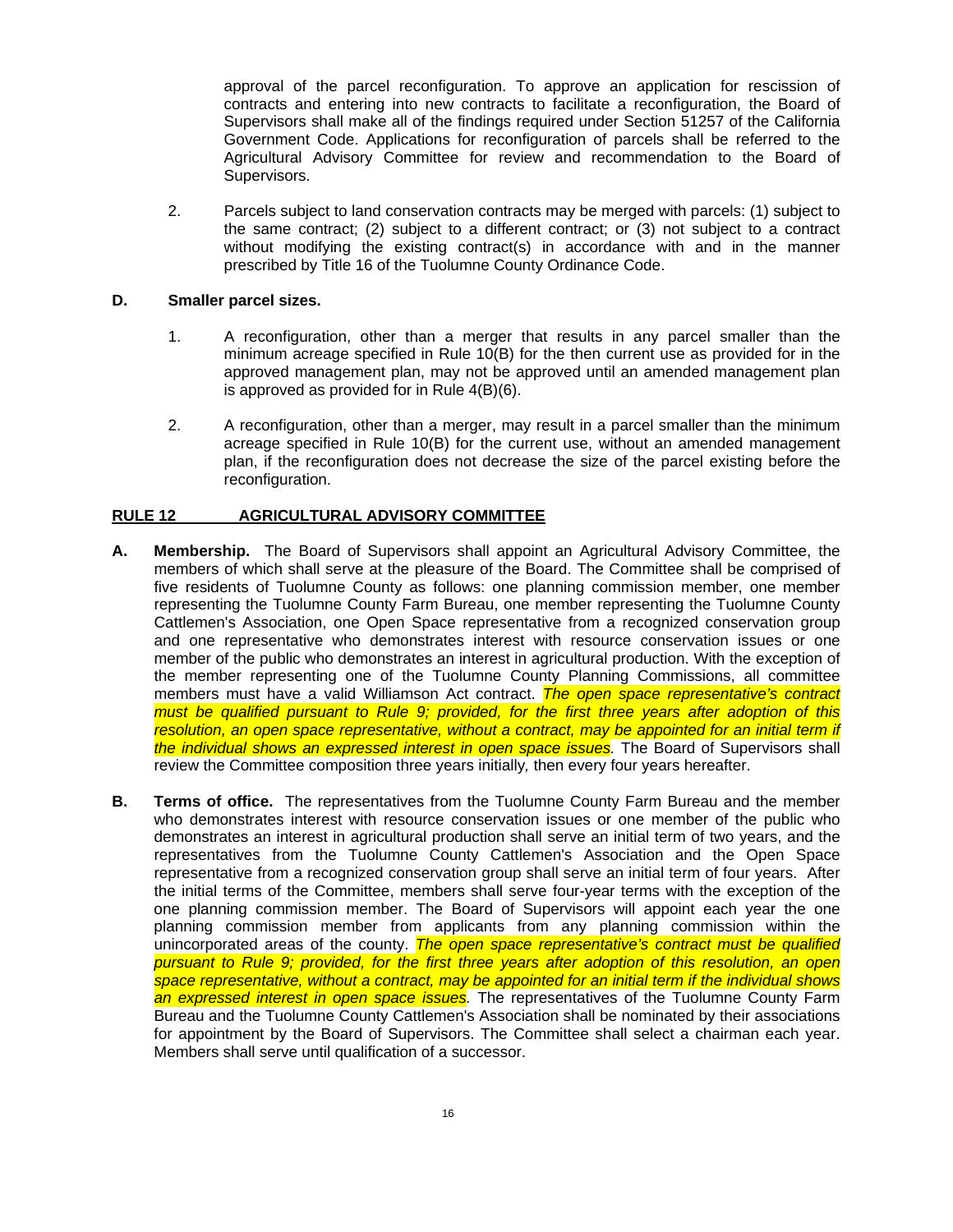- **C. Duties.** The Agricultural Advisory Committee shall be responsible for reviewing and recommending action to the Board of Supervisors concerning the consistency and compliance with the provisions of this resolution, contracts*,* the California Land Conservation Act, and the General Plan Agricultural Resources Element of applications or pre-applications submitted to the Community Development Department or Public Works Department.
	- 1. Applications for the creation, disestablishment or alteration to the boundaries of agricultural preserves; entering into, modifying, or canceling a land conservation contract; division of land in an agricultural preserve; discretionary entitlements from the County for land in an agricultural preserve or on land outside of an agricultural preserve as required by the Tuolumne County General Plan Agricultural Resource Element; and the proposed conversion of any land designated as Agricultural by the General Plan.
	- 2. The Committee may submit comments to the Board of Supervisors on proposed legislation concerning changes to the California Land Conservation Act and may initiate amendments to the provisions contained in this resolution and in the general plan agricultural resources element.
	- 3. The Committee may also review and comment to the Board of Supervisors, Agricultural Commissioner, Community Development Director, or Public Works Director concerning issues related to the preservation of land as provided in the California Land Conservation Act. The Agricultural Advisory Committee shall review and make recommendations on enforcement actions as described in Rule 13(A).
- **D.** Secretary to Committee. The Agricultural Commissioner shall serve as the Secretary to the Agricultural Advisory Committee. The Secretary shall serve as an advisor to the Committee in the performance of its duties. The Secretary shall also publish agendas, keep a record of the meetings of the Committee, and provide other services as necessary to the Committee.

### **E. Vacancies and removal.**

- 1. Vacancies on the Committee shall be filled as set forth in this Rule for the unexpired term. A vacancy on the Committee shall occur automatically on the happening of any of the following events before the expiration of the term:
	- a. Removal of the incumbent;
	- b. Death or resignation of the incumbent;
	- c. Ceasing to hold any eligibility requirement for appointment; or
	- d. Absence from three consecutive regular meetings or his/her absence from four regular meetings in any one calendar year.
- 2. The Secretary of the Committee shall certify the happenings of any vacating event to the Board of Supervisors. The Board may waive a vacating event under Subsection c or d for any member by majority vote.

#### **G. Officers and rules.**

- 1. Annually the Committee shall elect a Chairman and a Vice-Chairman from among its members.
- 2. The committee shall hold meetings on a regularly scheduled basis as established by the committee.
- 3. The Committee shall keep a public record of its proceedings.